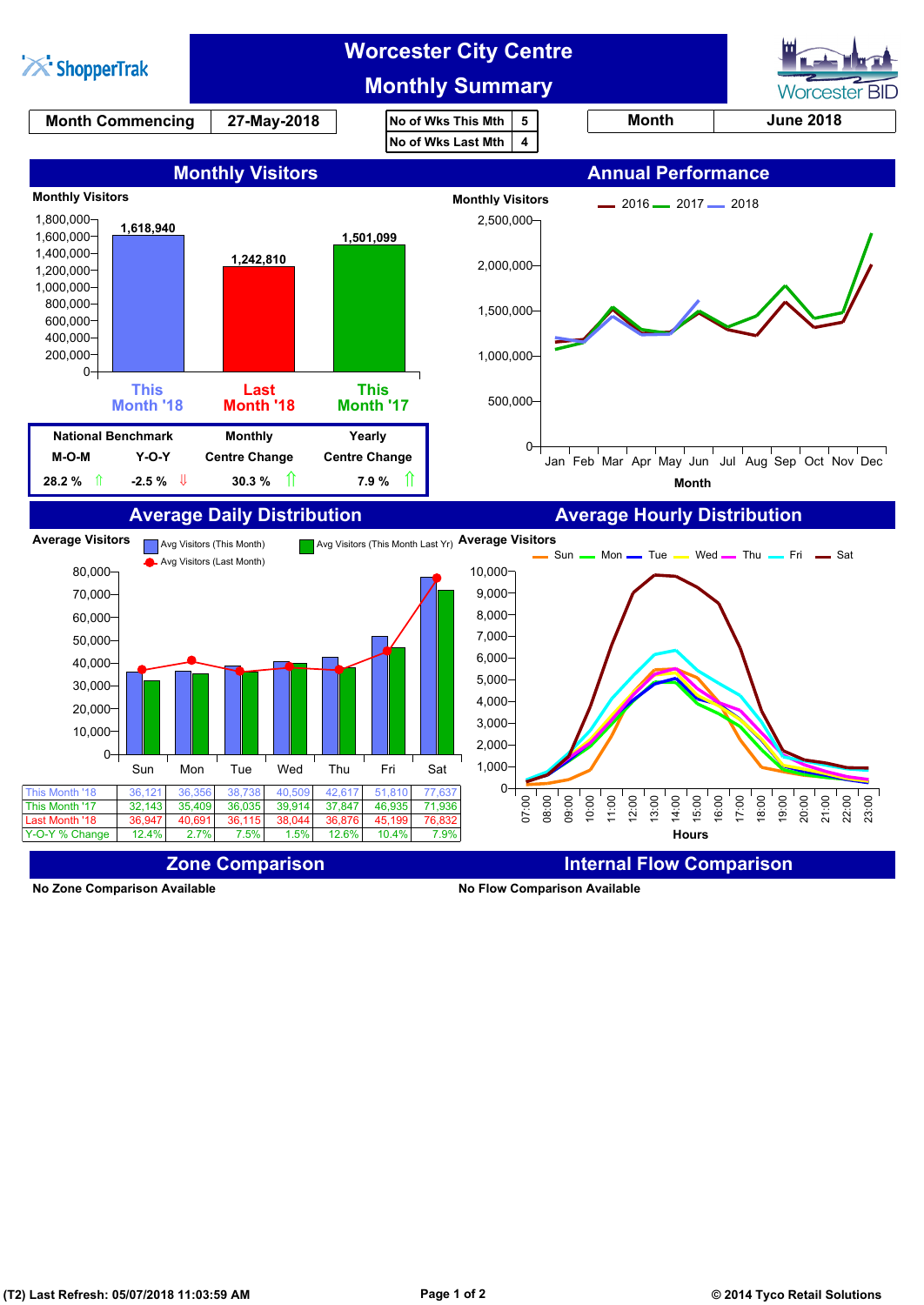

### **FootFall by Entrance**

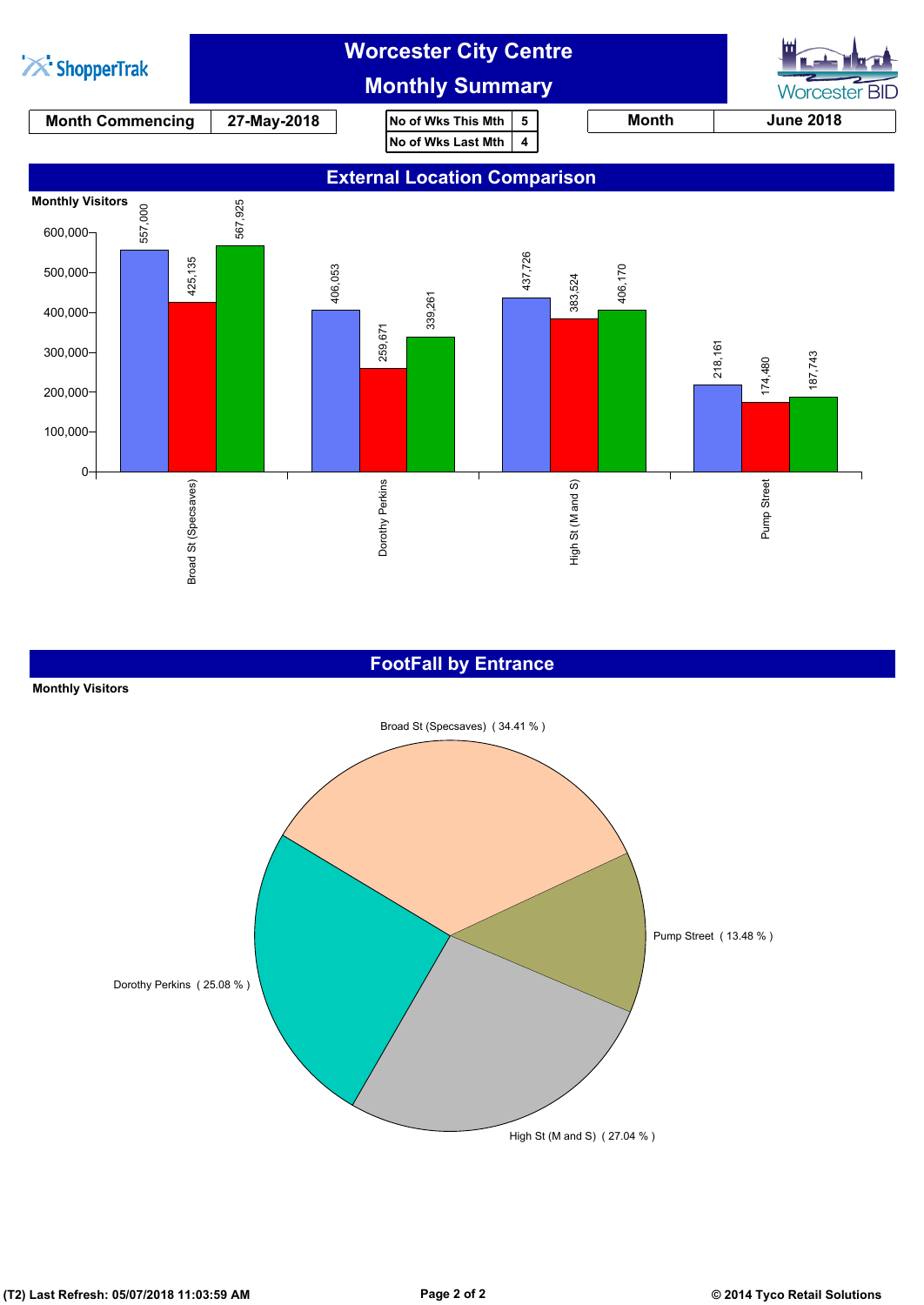

**W/C**

## **Worcester City Centre**

**Monthly Summary**



**Month Commencing 27-May-2018 Month June 2018**

### **Weather**

#### **No weather information available**

## **Management Highlights**

| 27-May-2018 | Sun | City Centre Events & Promotions            | <b>Battle of Worcester Weekend</b>                                                                             |
|-------------|-----|--------------------------------------------|----------------------------------------------------------------------------------------------------------------|
|             |     | City Centre Events & Promotions            | Oak Apple Day                                                                                                  |
|             |     | Local Sporting Event                       | WORCESTERSHIRE VS LANCASHIRE<br>27/05/2018   11:00<br>Blackfinch New Road   Royal London One-Day Cup 2018      |
|             |     | School Holidays                            | Public Schools - 25th May - 1st June State Schools 26th May - 3rd June                                         |
|             | Mon | City Centre Events & Promotions            | <b>Battle of Worcester Weekend</b>                                                                             |
|             |     | City Centre Events & Promotions            | Oak Apple Day                                                                                                  |
|             |     | School Holidays                            | Public Schools - 25th May - 1st June State Schools 26th May - 3rd June                                         |
|             | Tue | Local Sporting Event                       | WORCESTERSHIRE VS LEICESTERSHIRE<br>29/05/2018   11:00<br>Blackfinch New Road   Royal London One-Day Cup 2018  |
|             |     | School Holidays                            | Public Schools - 25th May - 1st June State Schools 26th May - 3rd June                                         |
|             | Wed | School Holidays                            | Public Schools - 25th May - 1st June State Schools 26th May - 3rd June                                         |
|             | Thu | School Holidays                            | Public Schools - 25th May - 1st June State Schools 26th May - 3rd June                                         |
|             | Fri | City Centre Events & Promotions            | Elgar Festival                                                                                                 |
|             |     | School Holidays                            | Public Schools - 25th May - 1st June State Schools 26th May - 3rd June                                         |
|             | Sat | City Centre Events & Promotions            | Crowngate Ladies Day                                                                                           |
|             |     | <b>City Centre Events &amp; Promotions</b> | Elgar Festival                                                                                                 |
|             |     | <b>Local Sporting Event</b>                | Crowngate Ladies Day Worcester Racecourse                                                                      |
|             |     | <b>School Holidays</b>                     | Public Schools - 25th May - 1st June State Schools 26th May - 3rd June                                         |
|             | Sun | City Centre Events & Promotions            | Elgar Festival                                                                                                 |
|             |     | <b>Local Sporting Event</b>                | WORCESTERSHIRE VS NORTHAMPTONSHIRE<br>3/06/2018   11:00<br>Blackfinch New Road   Royal London One-Day Cup 2018 |
| 03-Jun-2018 |     | School Holidays                            | Public Schools - 25th May - 1st June State Schools 26th May - 3rd June                                         |
|             | Fri | City Centre Events & Promotions            | <b>Foodie Festival</b>                                                                                         |
|             | Sat | City Centre Events & Promotions            | <b>Foodie Festival</b>                                                                                         |
|             |     | Local Sporting Event                       | ENGLAND WOMEN VS SOUTH AFRICA WOMEN<br>$9/06/2018$   00:00<br>BLACKFINCH NEW ROAD   WODI                       |
|             | Sun | City Centre Events & Promotions            | <b>Foodie Festival</b>                                                                                         |
| 10-Jun-2018 |     | <b>City Centre Events &amp; Promotions</b> | Pitchcroft 10K Run                                                                                             |
|             |     | <b>City Centre Events &amp; Promotions</b> | Worcester Lit Fest and Fringe                                                                                  |
|             | Mon | City Centre Events & Promotions            | Worcester Lit Fest and Fringe                                                                                  |
|             | Tue | City Centre Events & Promotions            | Worcester Lit Fest and Fringe                                                                                  |
|             | Wed | <b>City Centre Events &amp; Promotions</b> | Worcester Lit Fest and Fringe                                                                                  |
|             | Thu | <b>City Centre Events &amp; Promotions</b> | Worcester Lit Fest and Fringe                                                                                  |
|             |     | <b>National Sporting Event</b>             | World Cup Begins                                                                                               |
|             | Fri | City Centre Events & Promotions            | Worcester Lit Fest and Fringe                                                                                  |
|             | Sat | City Centre Events & Promotions            | Worcester Lit Fest and Fringe                                                                                  |